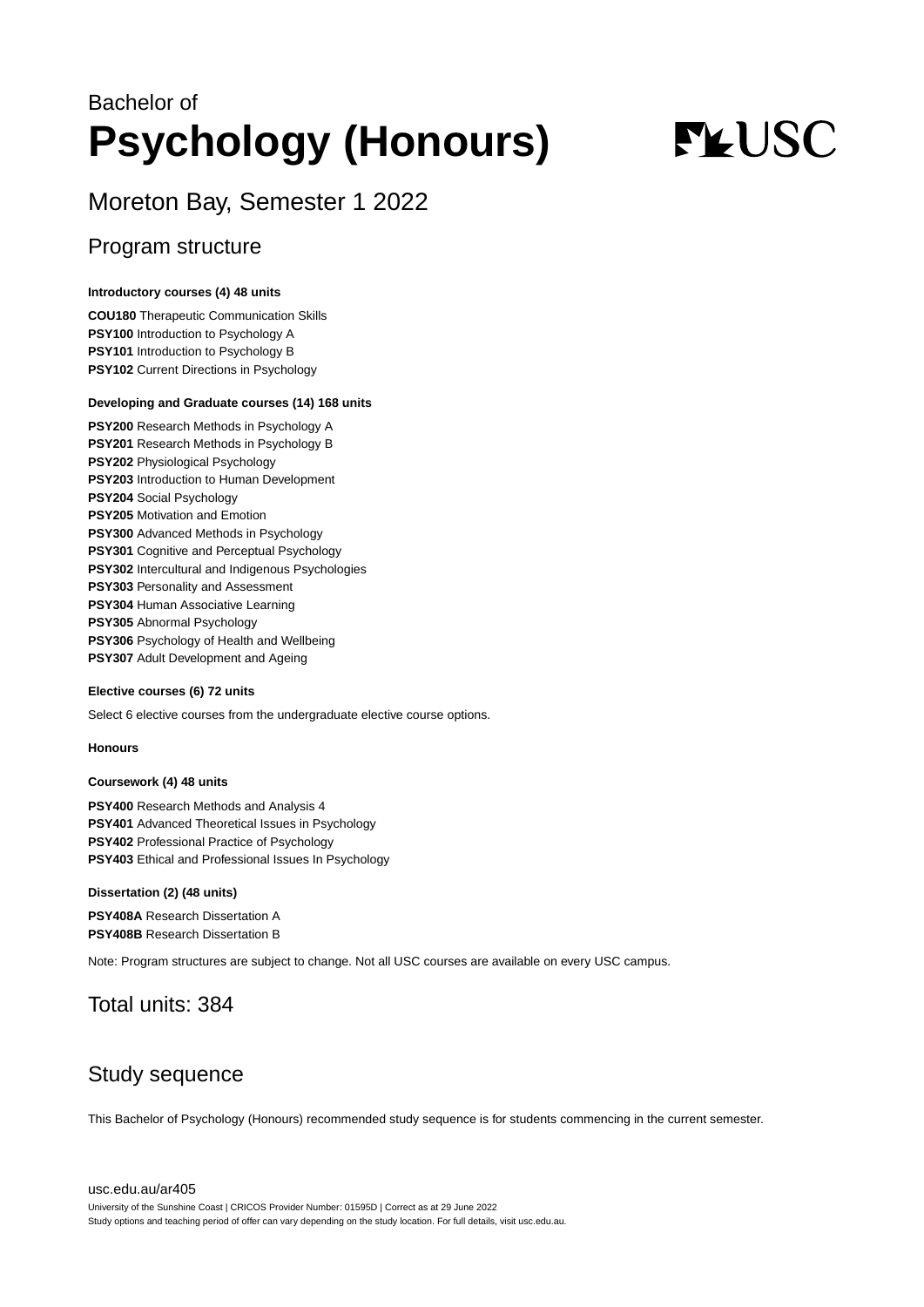#### **Year 1**

#### **Semester 1**

| <b>COURSE</b>                                  | SEMESTER OF OFFER<br>(MORETON BAY) | <b>UNITS</b>      | <b>REQUISITES</b>                                                                                                                                        |
|------------------------------------------------|------------------------------------|-------------------|----------------------------------------------------------------------------------------------------------------------------------------------------------|
| <b>PSY100</b> Introduction to Psychology A     | • Semester 1                       | 12                | Anti:<br><b>SCS101</b>                                                                                                                                   |
| <b>PSY102</b> Current Directions in Psychology | • Semester 1, Semester 2           | $12 \overline{ }$ | Pre:<br>Enrolled in Program AB101,<br>AB314, AB315, AB315, UC104,<br>AR111, AR302, AR374, AR364,<br>AR405, XU301, UU301, UU302,<br>XP601 or UP601<br>Co: |
| <b>COU180</b> Therapeutic Communication Skills | • Semester 1                       | 12                | <b>PSY100 or PSY101</b><br>Anti:<br><b>SCS180</b>                                                                                                        |

PLUS select 1 elective course from the undergraduate elective course options.

#### **Semester 2**

| <b>PSY101</b> Introduction to Psychology B | • Semester 2                       | 12    |                   |  |
|--------------------------------------------|------------------------------------|-------|-------------------|--|
| <b>COURSE</b>                              | SEMESTER OF OFFER<br>(MORETON BAY) | UNITS | <b>REQUISITES</b> |  |

PLUS select 3 elective courses from the undergraduate elective course options.

#### **Year 2**

#### **Semester 1**

| <b>COURSE</b>                                   | SEMESTER OF OFFER<br>(MORETON BAY) | <b>UNITS</b> | <b>REQUISITES</b>         |
|-------------------------------------------------|------------------------------------|--------------|---------------------------|
| <b>PSY200</b> Research Methods in Psychology A  | • Semester 1                       | 12           | Pre:<br>PSY100 and PSY101 |
| <b>PSY202</b> Physiological Psychology          | • Semester 1                       | 12           | Pre:<br>PSY100 and PSY101 |
| <b>PSY203</b> Introduction to Human Development | • Semester 1                       | 12           | Pre:<br>PSY100 and PSY101 |

PLUS select 1 elective course from the undergraduate elective course options.

#### **Semester 2**

| <b>PSY201</b> Research Methods in Psychology B | • Semester 2                       | 12    | Pre:              |  |
|------------------------------------------------|------------------------------------|-------|-------------------|--|
| <b>COURSE</b>                                  | SEMESTER OF OFFER<br>(MORETON BAY) | UNITS | <b>REQUISITES</b> |  |

#### [usc.edu.au/ar405](https://www.usc.edu.au/ar405)

University of the Sunshine Coast | CRICOS Provider Number: 01595D | Correct as at 29 June 2022

Study options and teaching period of offer can vary depending on the study location. For full details, visit usc.edu.au.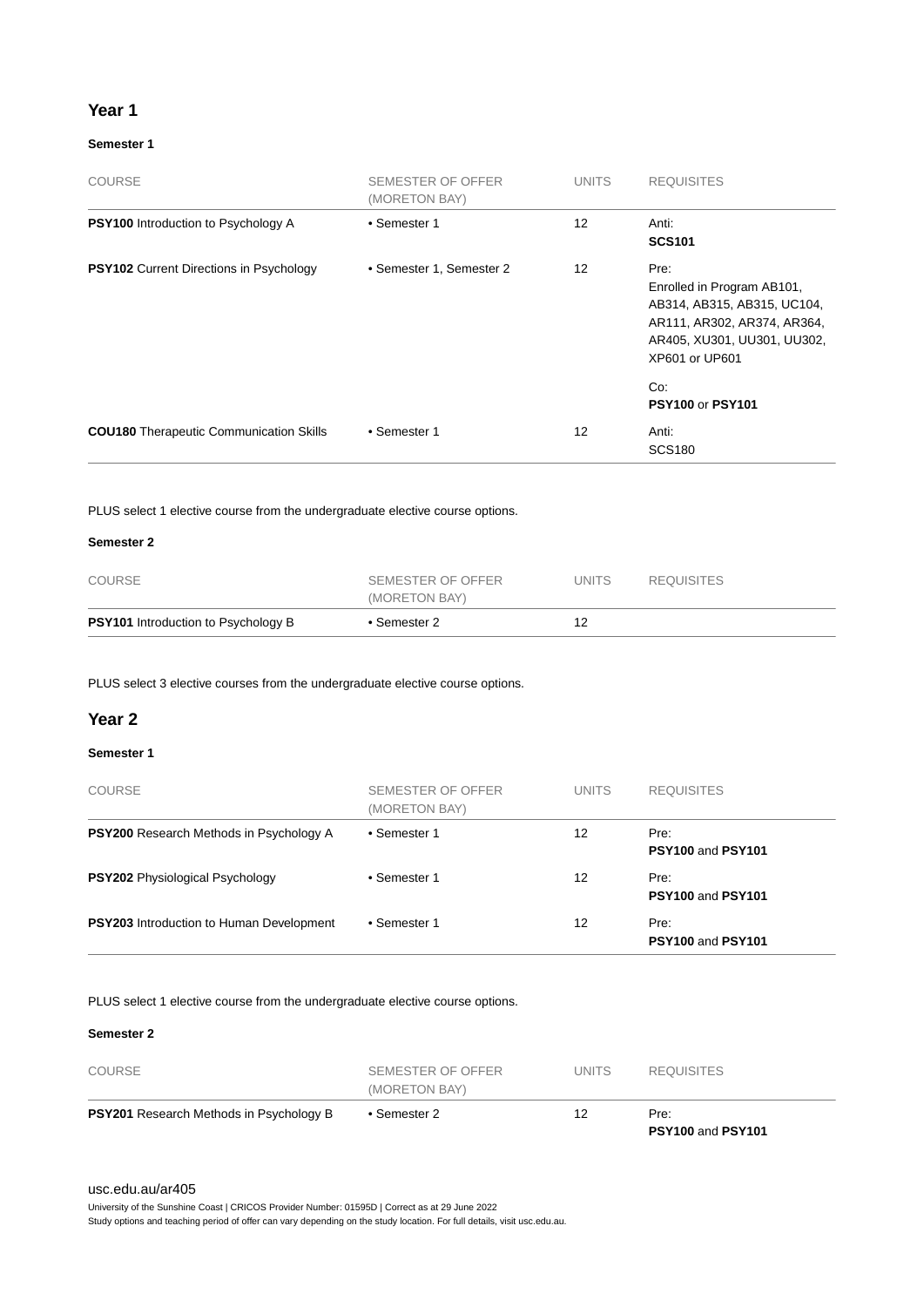| <b>PSY204 Social Psychology</b>      | • Semester 2 | 12 | Pre:<br>PSY100 and PSY101 |
|--------------------------------------|--------------|----|---------------------------|
| <b>PSY205</b> Motivation and Emotion | ∙ Semester 2 | 12 | Pre:<br>PSY100 and PSY101 |

PLUS select 1 elective course from the undergraduate elective course options.

#### **Year 3**

#### **Semester 1**

| <b>COURSE</b>                                              | SEMESTER OF OFFER<br>(MORETON BAY) | <b>UNITS</b> | <b>REQUISITES</b>                                                                                  |
|------------------------------------------------------------|------------------------------------|--------------|----------------------------------------------------------------------------------------------------|
| <b>PSY300</b> Advanced Methods in Psychology               | • Semester 1                       | 12           | Pre:<br>PSY200 and PSY201                                                                          |
| <b>PSY302</b> Intercultural and Indigenous<br>Psychologies | • Semester 1                       | 12           | Pre:<br><b>PSY200 and PSY201</b>                                                                   |
| <b>PSY303</b> Personality and Assessment                   | • Semester 1                       | 12           | Pre:<br>PSY200 and PSY201                                                                          |
| <b>PSY306</b> Psychology of Health and Wellbeing           | • Semester 1                       | 12           | Pre:<br>(PSY200 and PSY201) or<br>(PSY200 and SCI110 and<br>enrolled in Program AE304 or<br>SE303) |

#### **Semester 2**

| <b>COURSE</b>                                     | SEMESTER OF OFFER<br>(MORETON BAY) | <b>UNITS</b> | <b>REQUISITES</b>                                                                                  |
|---------------------------------------------------|------------------------------------|--------------|----------------------------------------------------------------------------------------------------|
| <b>PSY301</b> Cognitive and Perceptual Psychology | • Semester 2                       | 12           | Pre:<br>PSY200 and PSY201                                                                          |
| PSY304 Human Associative Learning                 | • Semester 2                       | 12           | Pre:<br>(PSY200 and PSY201) or<br>(PSY200 and SCI110 and<br>enrolled in Program AE304 or<br>SE303) |
| <b>PSY305</b> Abnormal Psychology                 | • Semester 2                       | 12           | Pre:<br>PSY200 and PSY201                                                                          |
| <b>PSY307</b> Adult Development and Ageing        | • Semester 2                       | 12           | Pre:<br>PSY200 and PSY201                                                                          |

#### **Year 4**

#### **Semester 1**

| <b>COURSE</b>                                 | SEMESTER OF OFFER<br>(MORETON BAY) | <b>UNITS</b> | <b>REQUISITES</b>                                    |
|-----------------------------------------------|------------------------------------|--------------|------------------------------------------------------|
| <b>PSY400</b> Research Methods and Analysis 4 | • Semester 1                       | 12           | Pre:<br>Enrolled in Program AR403,<br>AR405 or AR645 |

#### [usc.edu.au/ar405](https://www.usc.edu.au/ar405)

University of the Sunshine Coast | CRICOS Provider Number: 01595D | Correct as at 29 June 2022

Study options and teaching period of offer can vary depending on the study location. For full details, visit usc.edu.au.